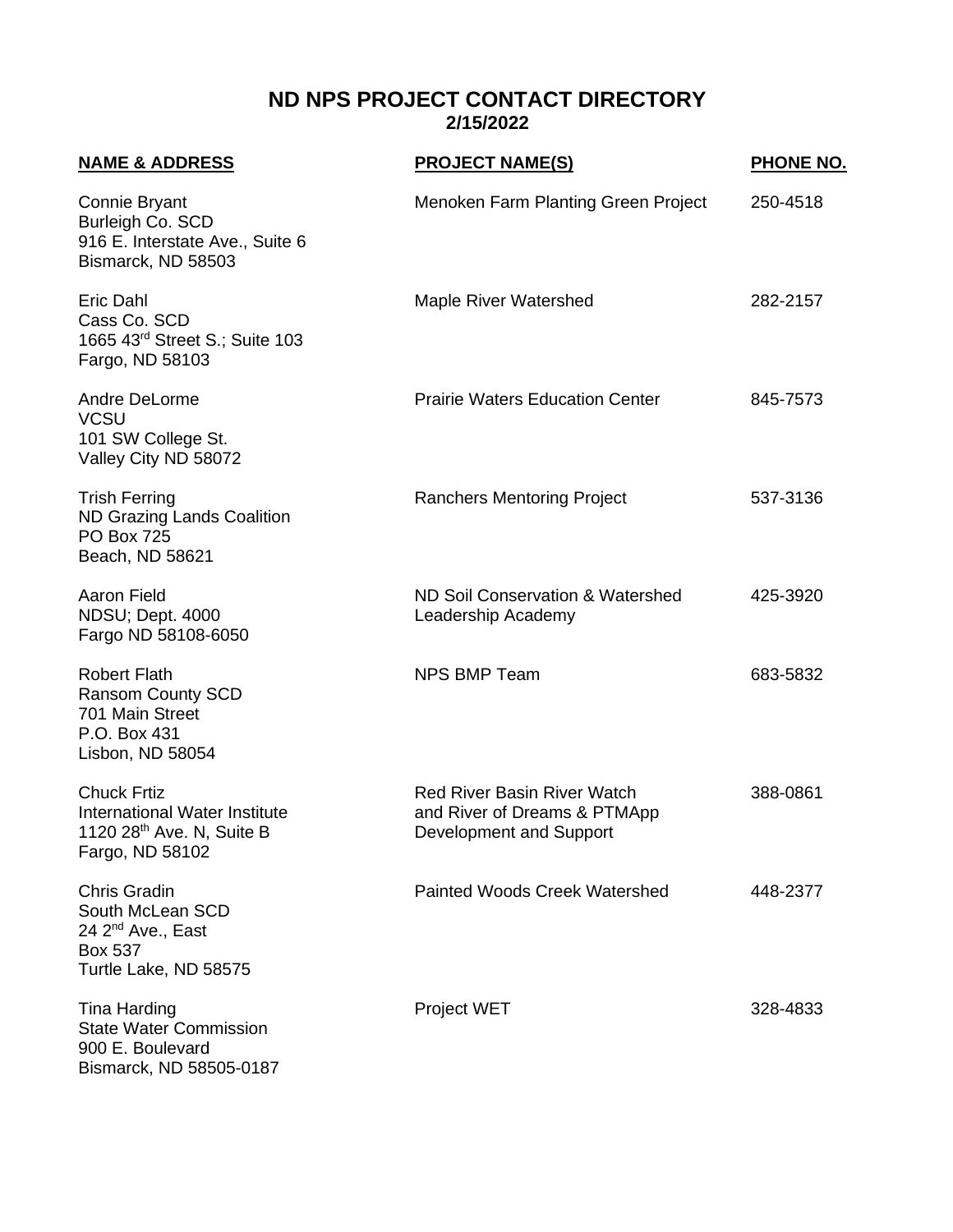| Camie Janikowski<br>Bowman-Slope SCD<br>PO Box 920<br>Bowman, ND 58623                               | <b>Little Missouri Tributaries</b><br>Watershed                                                               | 523-3871 |
|------------------------------------------------------------------------------------------------------|---------------------------------------------------------------------------------------------------------------|----------|
| Sam Jensen<br>Grant Co. SCD<br>103 Dakota Street, Box 257<br>Carson ND 58529-0257                    | Antelope Creek Watershed                                                                                      | 622-3381 |
| Nathan Johnson<br>Griggs Co. SCD<br><b>PO Box 526</b><br>Cooperstown, ND 58425                       | Sheyenne Riparian Corridor Project                                                                            | 797-2240 |
| Mark Johannes<br>Mercer County SCD<br>1200 Hwy 49 N #102<br>Beulah ND 58523                          | Goodman Creek Watershed                                                                                       | 873-2101 |
| Sarah Johnston<br>Walsh Co. SCD<br>13351 Hwy. 17 W<br>Park River, ND 58270                           | <b>Park River Watershed</b>                                                                                   | 284-7363 |
| Mary Keena<br><b>Carrington Research Ext Center</b><br><b>PO Box 219</b><br>Carrington ND 58421-0219 | <b>Nutrient Management Educational</b><br><b>Support Program</b>                                              | 652-2951 |
| Jennifer Klostreich<br><b>Richland SCD</b><br>1687 Bypass Road<br>Wahpeton, ND 58075-3100            | Antelope Creek/Wild Rice River<br>Watershed Phase I & II                                                      | 642-5997 |
| Ryan Kobilansky<br>Mandan Co. SCD<br>2540 Overlook Lane<br>Mandan ND 58554-1593                      | Danzig Dam/Hailstone Creek Watershed                                                                          | 667-1163 |
| Dustin Krueger<br>Stutsman Co. SCD<br>1301 Business Loop East<br>Jamestown, ND 58401-5946            | Spiritwood Lake Watershed;<br>Gully Erosion Reparation Project &<br>Stutsman Co. Manure Management<br>Program | 252-2521 |
| Austin Lang<br>SE Precision Ag & Conservation Specialist                                             | Precision Ag Business Planning Project                                                                        | 840-3062 |
| Kenny McDonald<br><b>Powers Lake Watershed</b><br>P.O. Box 198<br>Powers Lake ND 58773               | Powers Lake WRAS - Phase III                                                                                  | 464-5055 |